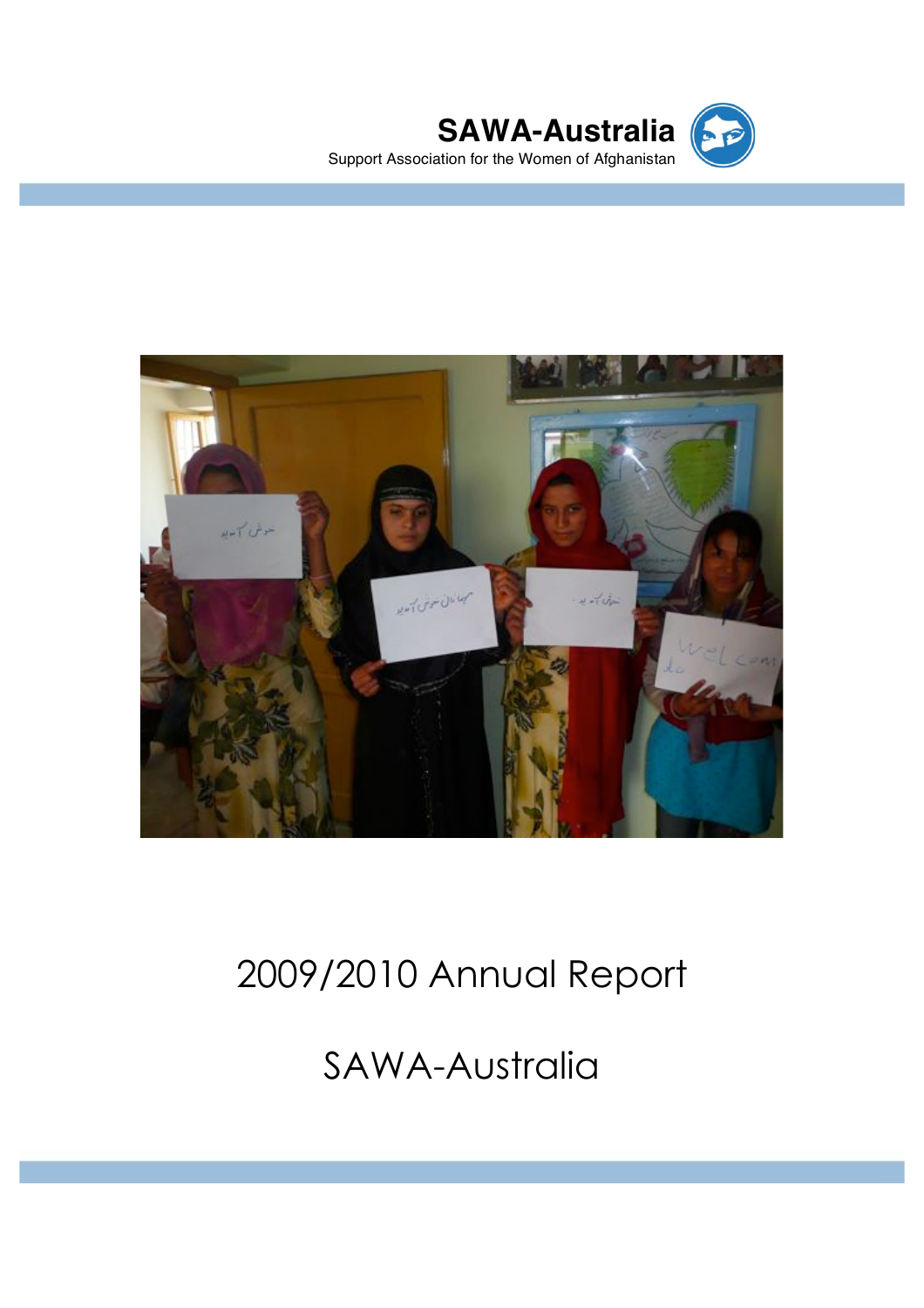### Secretary's Report

#### **January – December 2009**

The year 2009 marked the fifth anniversary of SAWA-Australia's existence. We were very fortunate to facilitate a RAWA member's visit to Australia in May and June 2009 to speak about the plight of Afghanistan's women. Shazia's tour was supported by Zonta District 23 Area 2 and the AEU, two of SAWA's sponsors. The strong message she sent to her audiences was "Nobody can impose democracy on another country." She spoke to rapt audiences all around Australia, raising awareness, funds and membership levels.

2009 saw the further growth of the Vocational Training Centre for women in Kabul. Set up in February 2008 in consultation between SAWA-Australia and the Organisation for Promoting Afghan Women's Capabilities (OPAWC), the Centre, operated by OPAWC, has gone from strength to strength and has served over 300 women, providing them with free literacy and handicraft courses. To satisfy Afghan government regulations for charities, SAWA and OPAWC formalized their relationship in October 2009 through a Memorandum of Understanding which outlines mutual responsibilities and expectations. In addition, Latifa, the Centre's new director, took the protocol of the

SAWA-Australia was founded by a small group of people in Central Victoria, with help from others in Sydney and Melbourne, and incorporated in Victoria in 2004. In 2005 the committee moved from Castlemaine to Adelaide, and incorporation was transferred to South Australia. In 2010 the association changed its name to SAWA-Australia (SA) to allow the formation of state associations. SAWA-Australia does not have paid staff and works exclusively through volunteers.

literacy course to the Ministry of Education to obtain approval for a one year extension and received strong praise for her work. The literacy course, now in its third year, has already made a big difference for families, particularly those without a male breadwinner.

A major milestone in the development of SAWA's work this year has been the formation of local SAWA groups in August 2009. These were set up after Shazia's tour; Malalai Joya's book launch in June and July also brought many new members to SAWA. Our established groups in Adelaide, Sydney and Castlemaine were joined by new groups in Brisbane, Perth, Melbourne, Hobart, Wagga Wagga (Riverina) and Lismore (Northern Rivers). All local groups have been active with awareness building and fundraising. Some highlights include: Sydney SAWA supporters were privileged to receive an invitation to the Australian premiere of "The Sweetest Embrace: return to Afghanistan" shown at the



*Shazia speaks at the Prime Ministerial Bob Hawke Centre of the University of South Australia in Adelaide, May 2009*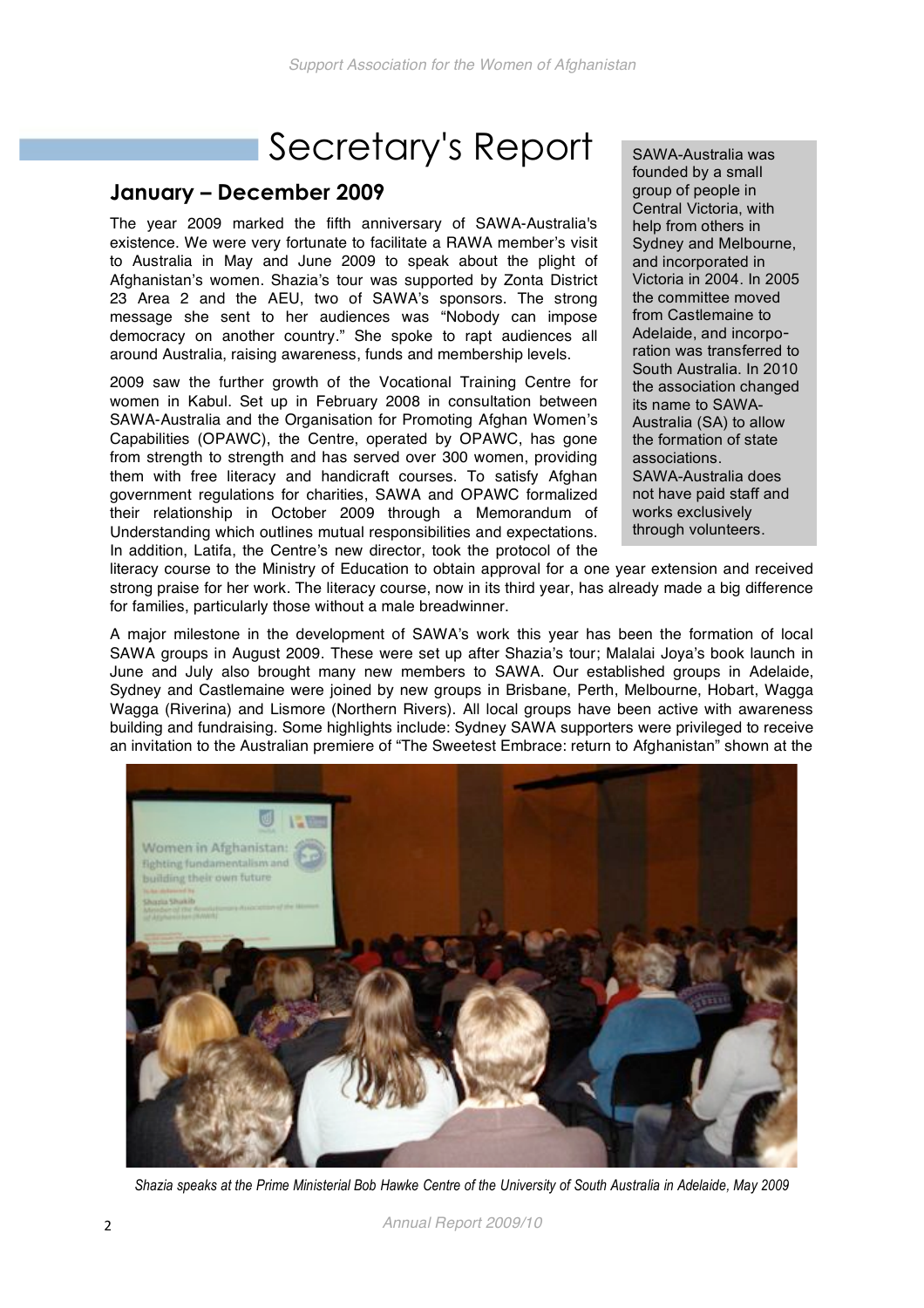Canadian Film Festival. The 4th annual SAWA Lunch, held at Finola's Restaurant in Sydney, always a successful occasion, raised \$5,969. SAWA's newest innovation, the ECOSILK bags have been an amazing success, selling well wherever they appear. Our latest group, Northern Rivers, held various activities, among them the "One Light" fundraiser in Mullumbimby, which raised \$2,100. Melbourne and Perth were active, while Adelaide screened the film "My Tehran for Sale" at a Q and A evening with the film's director, raising \$740. A musical evening called "Around the World in 60 Minutes" was also held, raising over \$1,000 and another in April at the Australian Education Union (AEU) which raised \$1500. The Adelaide group also acknowledges the steadfast support of the Unitarian Church of SA whose Refugee Support Group donated \$1,000 as a final donation as they decided to disband.

SAWA support for organizations other than RAWA was clarified; SAWA continues to support RAWA in Pakistan and OPAWC in Afghanistan. Threats from the Taliban forced Hewad High School to relocate, causing much disruption to students' education. However the first computer course using computers purchased with donations from SAWA was held at the school during the summer vacation of 2009 (July/August). In spite of the fact that the move demanded a significant rent increase Hewad was able to continue functioning with SAWA's assistance.

In October we received the distressing news that Lailoma Jan, one of the school's teachers, lost her husband in a traffic accident. SAWA resolved to pay an additional \$1,000 over and above the regular quarterly payment as a school welfare fund.



*Students at Hewad High School enjoy their new computer lab*

SAWA became a "Cause" on facebook in 2009, where its membership is growing at amazing speed. This membership is made up of mainly young people from all over the world. Bulletins outlining the work of SAWA and the current situation for women in Afghanistan are posted at regular intervals.

SAWA ordered and received another shipment of Afghan handicraft for distribution between the local groups for sale/display at fundraising functions.

Sadly, two highly valued members of the SAWA committee resigned in 2009, firstly our Membership Officer, Helen Fletcher and then later in the year our Treasurer, Olga Enigk. SAWA acknowledges the time and effort contributed by both these busy women. They will be a challenge to replace.

SAWA Secretary Barbara James 4 March 2010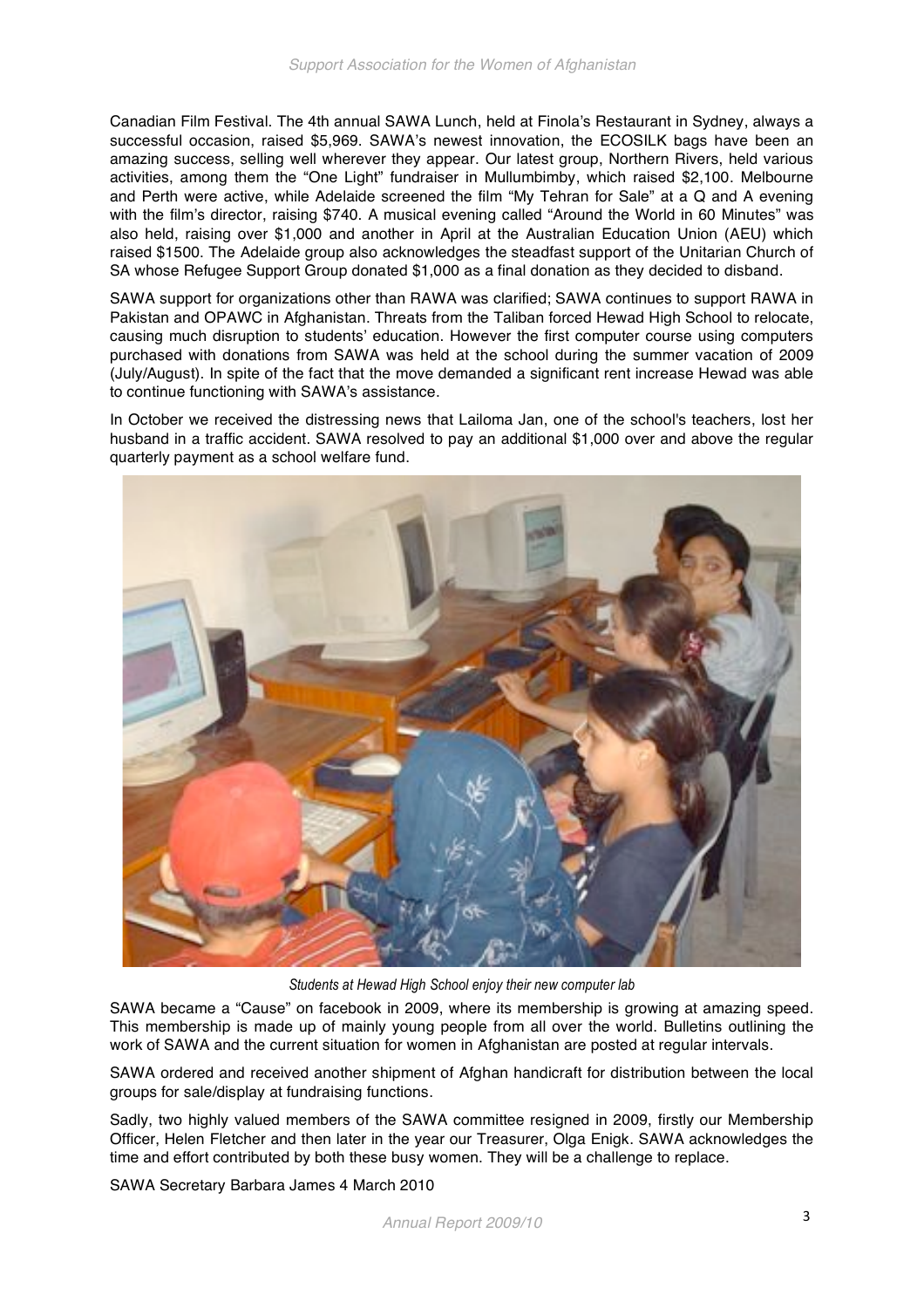### **January – June 2010**

When SAWA's convener Matthias Tomczak travelled to Europe in April to visit family and friends he took the opportunity to take a detour to Pakistan and Afghanistan and visit Hewad High School and the Vocational Training Centre. He discussed future plans and needs with school principal Khatira in Rawalpindi and centre director Latifa in Kabul. His reports from both locations gave members detailed information about progress with SAWA's support projects.

The rapid growth of the organization during 2009 that followed the foundation of new local groups in all states brought not only increased support but also new challenges. At the 2010 Annual General Meeting held on 23 March 2010 it became obvious that the organization needed a better structure to handle its growth. Following the adjournment of the meeting, a Special General Meeting was held on 28 April 2010, at which an Interim Committee was elected to prepare the procedure to incorporate independent state associations of SAWA-Australia in different states and to administer SAWA-Australia's business until another Annual General Meeting.

The major concern of the Interim Committee was to ensure that the financial assistance SAWA currently provides to its projects in Pakistan

On 27 July 2010 the Annual General Meeting of SAWA-Australia resolved to

- change the name of the association to SAWA-Australia (SA)
- change the financial year of the association from the calendar year to the fiscal financial year (July – June) To bring the reporting cycle into line with the new financial year this

Annual Report includes a report for the first six months of 2010.

and Afghanistan continues, and that SAWA continues to expand its support base throughout Australia.

An Annual General Meeting was called for 27 July 2010 to change SAWA-Australia currently incorporated in South Australia into the first state association as SAWA-Australia (SA). It quickly became apparent that associations wishing to incorporate in other states would be required to use a model constitution based on a common purpose. A model constitution based on a proposal prepared by the Interim Committee was drawn up for presentation at the meeting.

The proposed model, a structure of state associations, which can incorporate under their own state legislation should they choose to do so, is predicated on goodwill and cooperation between associations and branches, whilst allowing autonomy at the locality level.

I am excited by the prospect of the new model for this wonderful organization, SAWA-Australia, based on cooperation through diversity.

I am confident that membership figures and donations will rise alongside state/local based activity through the energy and resourcefulness of our members and supporters.



SAWA Secretary Barbara James 11 July 2010

*At the end of the reporting period SAWA-Australia had local groups in 9 cities and a total membership of 425. Two examples of activities of local groups are seen here: The stall of the Sydney group during International Women's Day 2010 (left) and Melinda and son of the Brisbane group at the 2009 Peace Fair (right).*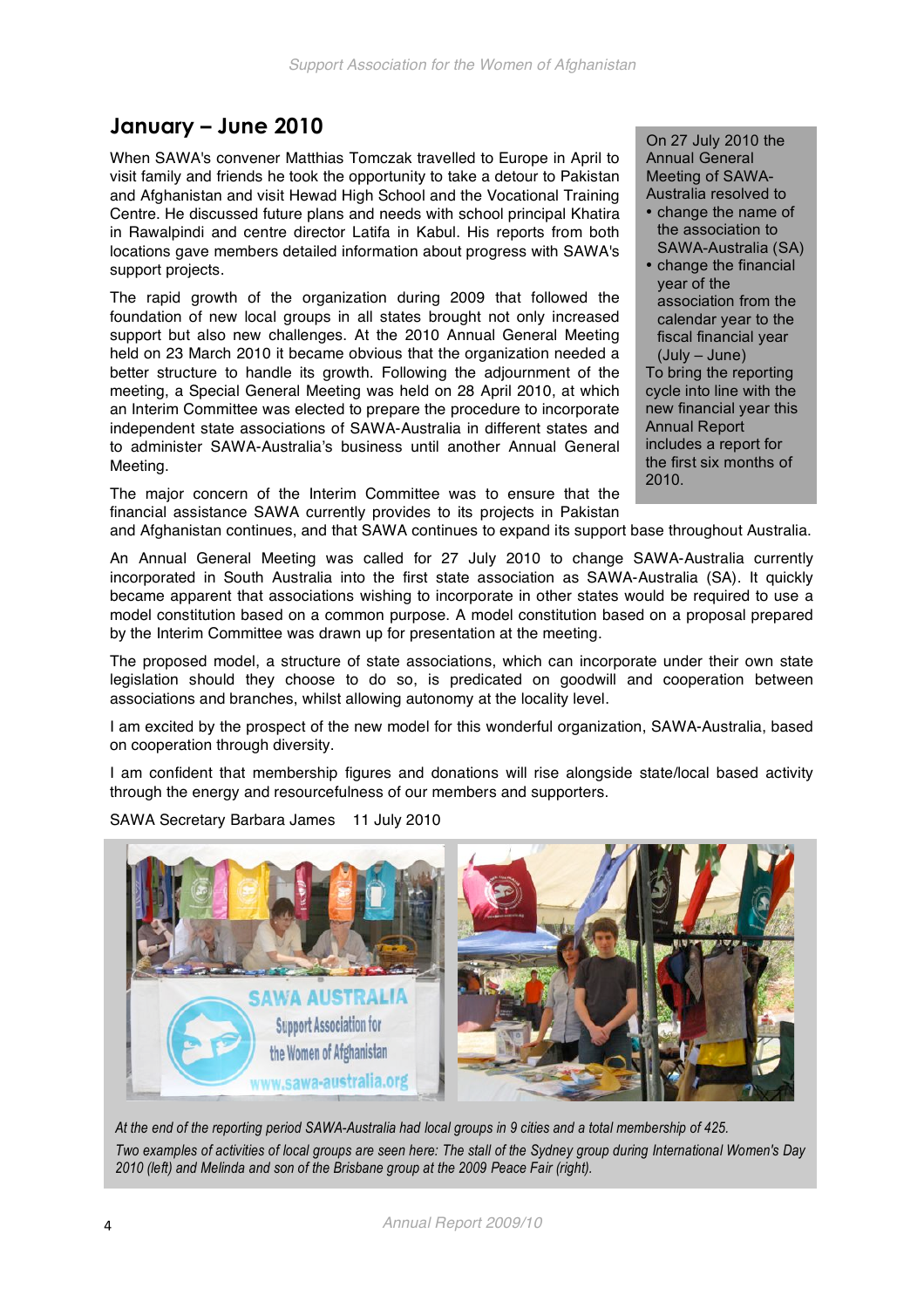## Project Reports

#### **Hewad High School**

*Report by SAWA Convener Matthias Tomczak*

A few weeks ago I had the opportunity to visit Hewad High School in Rawalpindi. I met with the teachers and with representatives of RAWA and was able to discuss the needs and future directions for the school.

The school is housed in an ordinary residential building. Most rooms are the size of ordinary bedrooms, and the classes are crammed. A few square metres on one of the landings has been closed off with tin walls to make a science laboratory.

Last year the school had 14 qualified teachers (teachers who hold a diploma of education) and two assistant teachers, and there were about 280 students. This year the number of students has gone down. Many families have returned to Afghanistan, some have moved to other countries. Now the school has 173 students. There were only 5 new enrolments for year 1; they were placed in the year 2 class, so there is no year 1 class this year. The school had to terminate the employment of two teachers, leaving it with 12 qualified and 2 assistant teachers. About two thirds of the teachers are women, one third are men.

Classes are held from 8 am to 12.30 pm to allow students to work after school. To conform with Afghanistan's regulations for school hours the classes are distributed over six days of the week. Additional voluntary classes are offered during the afternoon: Mathematics for years 10, 11 and 12 from 12.30 to 1.30 pm (with 19 students: 12 girls and 7 boys) and computing for year 7 and older from 4 to 5 pm.

The most pressing need of the school is clearly a bigger building. The school has a good range of books and other literature, kept in storage because there is no room for a library. English is part of the



*Annual Report 2009/10* <sup>5</sup>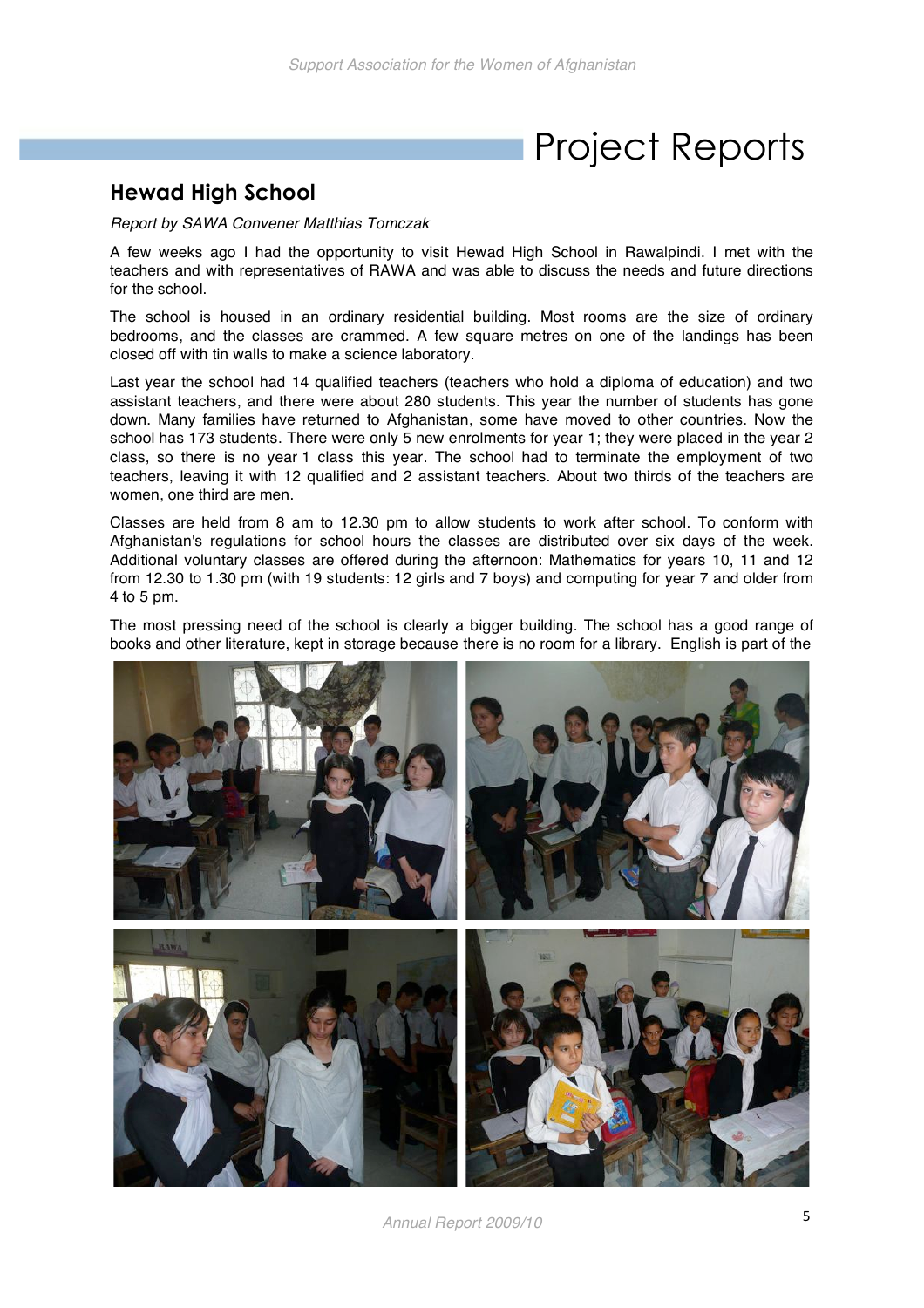compulsory curriculum, but there is a big need for additional voluntary English classes. Given the shortage of qualified English teachers and the large number of private language schools, English teachers command a substantially higher salary than the teachers of the school, and the school has not been able to hire an English teacher.

When asked what the school's priorities are, should SAWA be in a position to increase its support, the first requirement was funds for an English teacher. Second on the list was a digital camera with the capability to take movies in reasonable quality.

Everyone was very appreciative of and thankful for SAWA's support. Being able to set up a computer laboratory with SAWA's help was seen as particularly important; every employer's first questions are: "Can you speak English? Do you know how to use a computer?" SAWA will have to address the need for an additional English teacher.

The students are all bright and cheerful and filled my days in Rawalpindi with light. Some 37 of them live in RAWA's Watan orphanage, the home of the artists of SAWA's greeting cards. They went out of their way to make my stay a most enjoyable memory.



#### **Vocational Training Centre**

#### *Report by SAWA Convener Matthias Tomczak*

Following my visit to Hewad High School I travelled from Rawalpindi to Kabul to meet Latifa, the director of the Vocational Training Centre, and see how the Centre operates. In the two years since March 2008, when the Centre was established through SAWA's initiative, it has grown beyond all expectations. It is now housed in two buildings. The Literacy Program, which is funded by SAWA, had just moved into a new building three days before I arrived. The paint was still fresh, and some furniture was still missing. School principal Adila and teacher Fahima are still there. Three literacy classes were in session.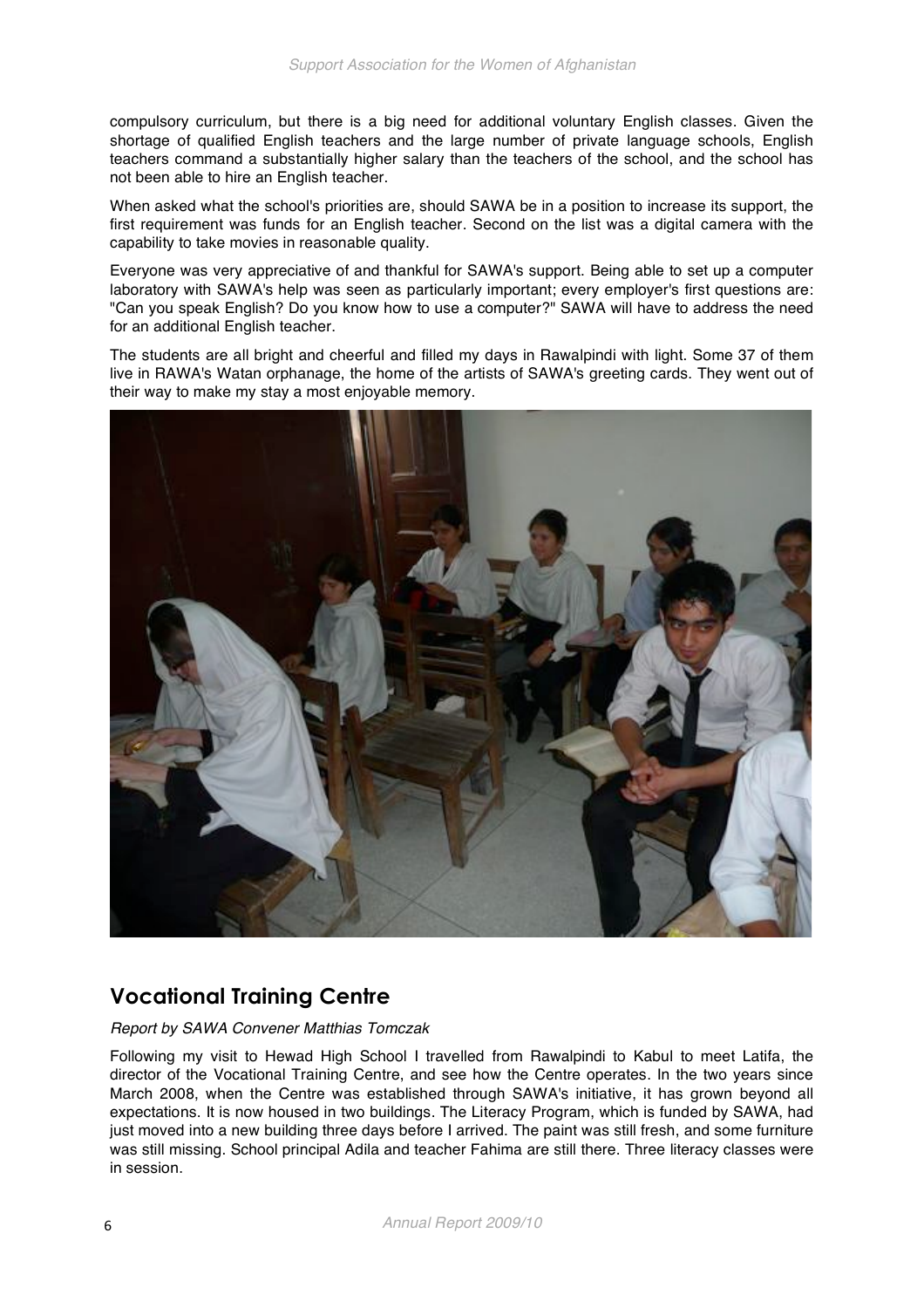The change in atmosphere from my last visit in October 2008 was remarkable. 18 months ago the first group of women went through their one-year course; all were shy and insecure, and Adila could not coach them into speaking to me; she had to tell me about their backgrounds and motivations herself. This time all students were bright and cheerful, and several women volunteered to tell me how they had come to attend the course.

The Handicraft Program is only a few blocks away. Rakia, who used to teach in the literacy course, is its financial and organizational manager. The program is funded by an Italian aid organization and offers courses in tailoring, hand embroidery, machine embroidery and bead working. It has an excellent display room, and the products are of excellent quality. When women have finished their training they can produce garments on their own accord or sell their work to the Centre. The Centre has just joined the Federation of Afghan Business Women, which will enable them to exhibit at trade fairs.

The reason why OPAWC moved the literacy course was that after having trained some 300 women over two years, Adila could not find any more women in the suburb who wanted or were allowed to enrol, so the Centre was moved to another suburb. The plan is to move the Centre every two years, slowly covering more and more suburbs. Adila described again how hard it is to convince families to send their women to the course. Often she invites mothers to sit in for a few days and see for themselves that the presence of women without head scarves does not mean that the Centre is a way to hell.

The handicraft centre, which has well equipped work rooms and an excellent showroom, will stay in the same place. Not all women who finish the literacy course are prepared to walk the long distance to the handicraft centre, but many do it. The teachers, of course, have longer and longer ways to get to work, which shows how dedicated they are.

Sometimes women ask to be admitted to the handicraft course. OPAWC's policy is not to allow any woman to enter the course before she completes the literacy course.



*Students of the Centre welcome Matthias, with School principal Adila (left) and teacher Fahima.*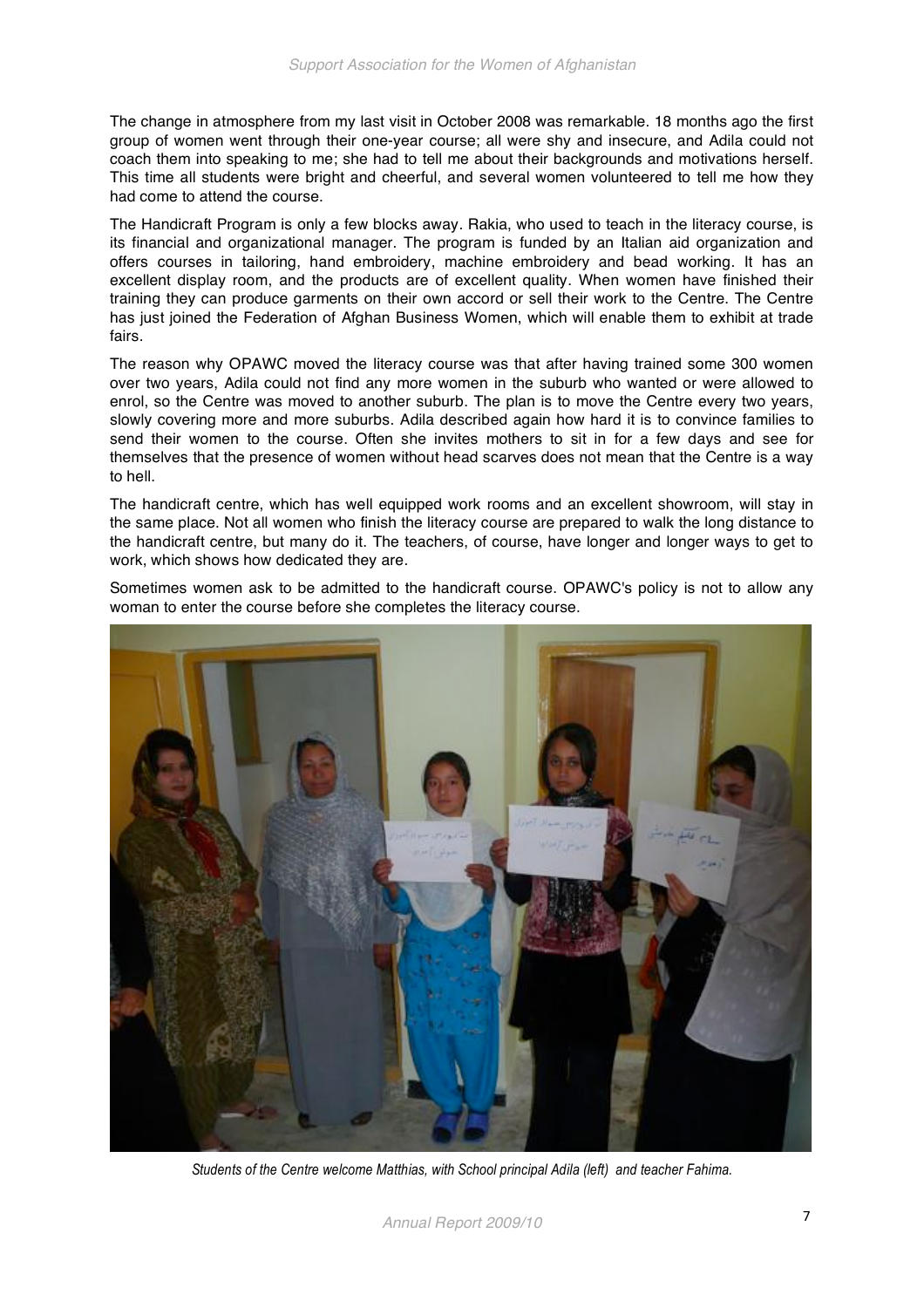

*Some of the items produced in the Vocational Training Centre*

### **Birthing kits**

One of the greatest threats to a woman's life in Afghanistan is to die in childbirth. A lack of women doctors, reluctance to get assistance from male doctors, and unhygienic conditions mean that every 28 minutes a woman dies during childbirth.

The Zonta Club of Adelaide Hills has been providing birthing kits that guarantee hygienic conditions since 2004. One square metre of plastic sheeting for the mother to lie on, a piece of soap, two gloves, three gauze squares, three cord ties or two clamps and a sterile scalpel blade cost little but achieve much.

SAWA has provide birthing kits to Afghanistan's women on several occasions. In 2009 birthing kits were assembled and sent again to increase the chances of healthy childbirth conditions. The Castlemaine group assembled 1,000 kits in August, while earlier in the year another 1,000 were assembled in Sydney.

*Ronda Walker of Kyneton and Grace McCaughey and Jill Leisegang of the Castlemaine SAWA group with birthing kits (below). RAWA distributes the kits in the villages (right).*





8 *Annual Report 2009/10*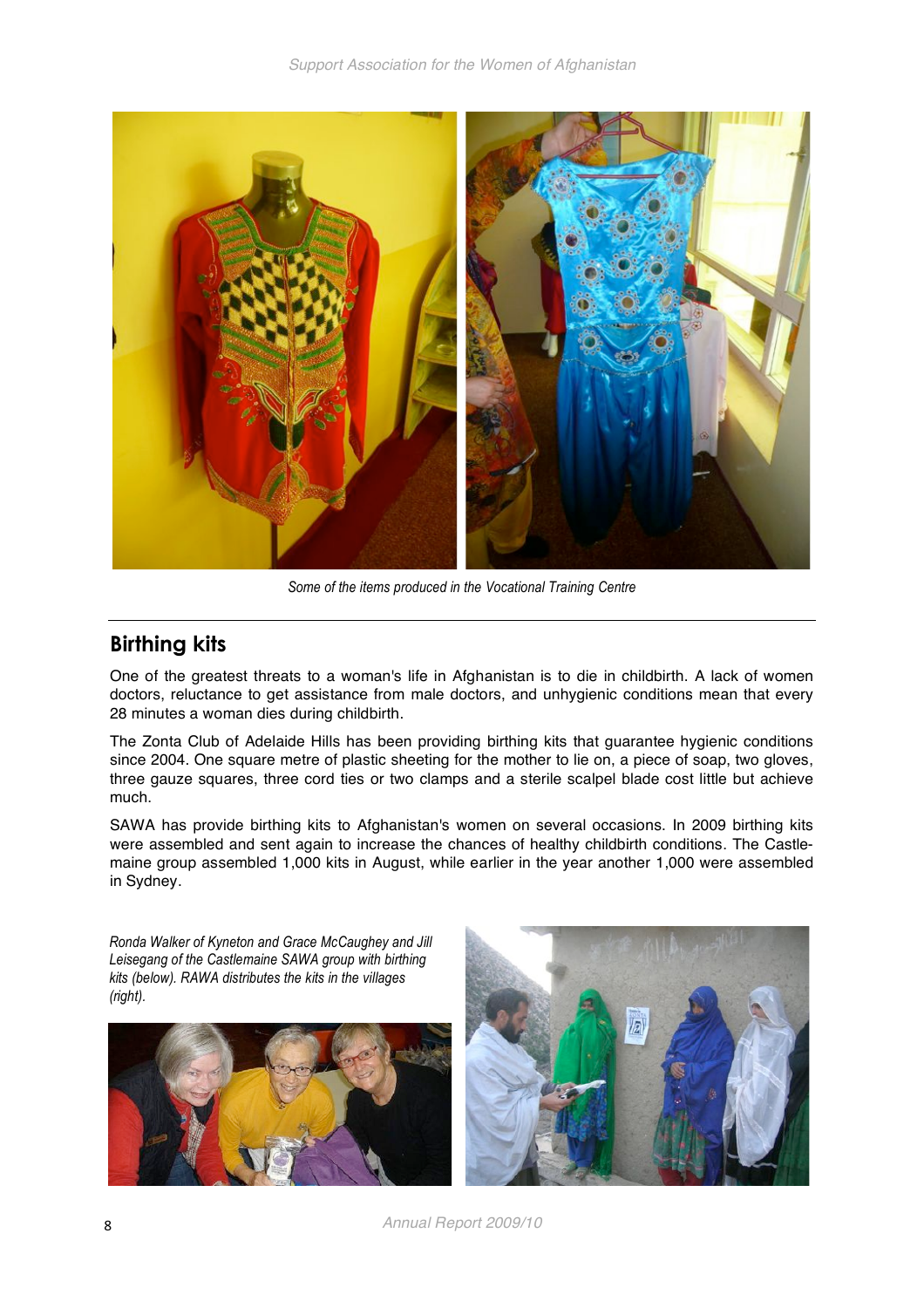### Financial Report

### **Report for 2009**

SAWA transfers funds to Hewad High School in four installments in January, April, July and October. The Vocational Training Centre receives its full annual allocation in January each year.



#### **Report for January – June 2010**

During the first six months of 2010 Hewad High School received only two of its four annual installments. This makes the share of the Vocational Training Centre, which received its full annual allocation in January, appear larger than in the previous report.